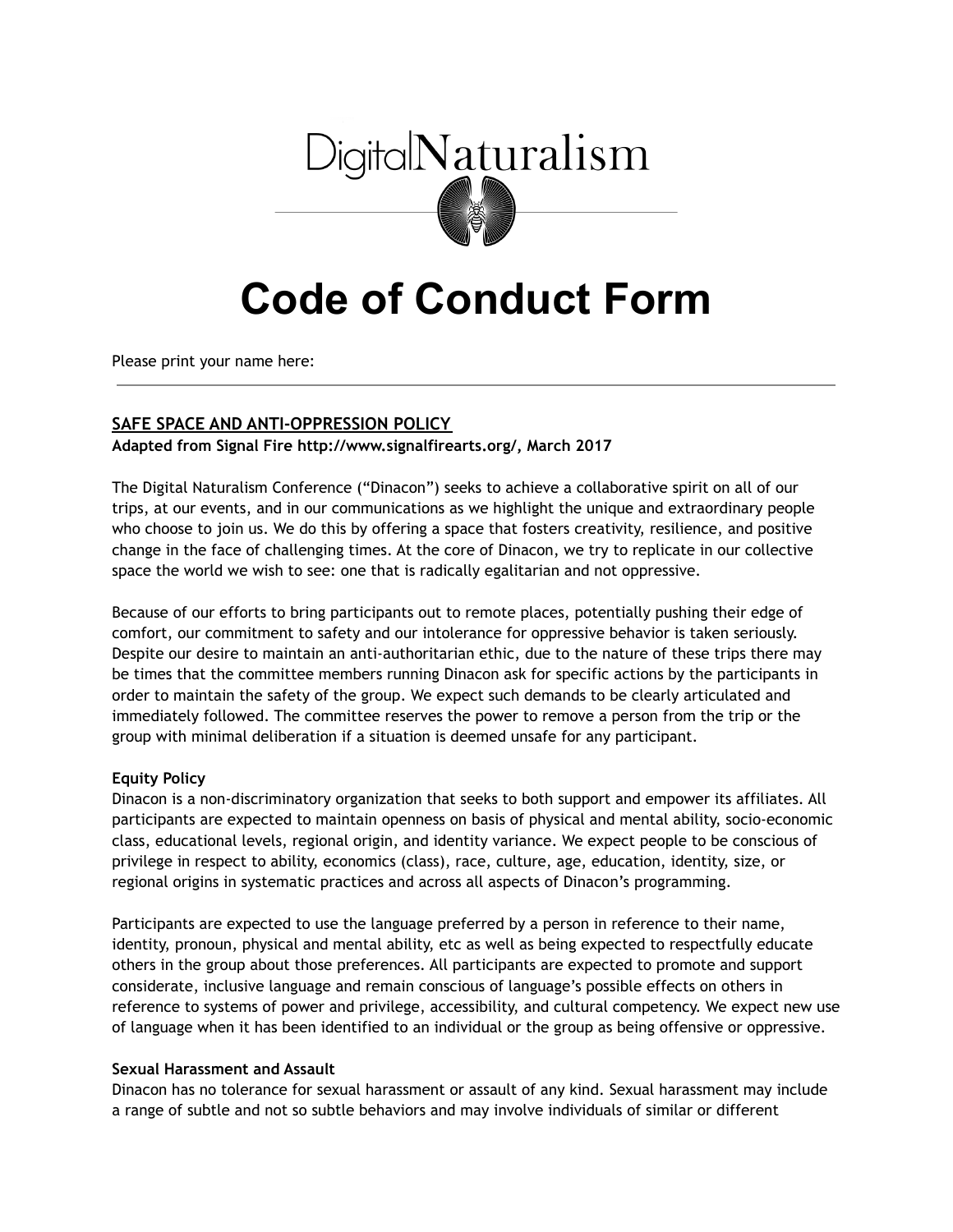genders. Depending on the circumstances, these behaviors may include, but are not limited to: unwanted sexual advances or requests for sexual favors; sexual jokes and innuendo; verbal abuse of a sexual nature; commentary about an individual's body, sexual prowess or sexual deficiencies; leering, catcalls or touching; insulting or obscene comments or gestures; display or circulation of sexually suggestive objects or pictures; and other physical, verbal or visual conduct of a sexual nature. Gender-based harassment, that is, harassment not involving sexual activity or language (e.g., a male leader corrects only female participants and not males) may also constitute discrimination if it is severe or pervasive and directed at participants because of their gender identity.

We expect each participant to:

- Respect physical and emotional boundaries
- Obtain explicit verbal consent before touching or engaging in discussions of an intimate nature
- Not film or video people without their permission
- Respect the opinions, beliefs, and points of view of others
- Strive to make other participants comfortable

In the event that a participant feels they have witnessed or experienced harassment or been assaulted by another participant, they should tell a committee member of Dinacon as soon as possible, no matter the time of day or night or situation. Dinacon will work with the person to communicate and get consent on a plan forward. In most instances, the person accused of harassment or assault will be given the opportunity to explain their interpretation of the event before being removed from the trip.

#### **Alcohol and other drugs**

The use of alcohol and other drugs increases safety risks significantly. It also puts our entire organization at risk. We support an ethic of free choice, while expecting cooperation and individual responsibility for the shared space. We expect that any choices made in regard to controlled substances will be made with the safety and comfort of the group in mind. We request participants with a history of addiction to share this with the committee as part of your health information, as it will aid us in understanding how to help you in case of an emergency.

### **NO BLAME WAIVER**

By participating in DINACON, I acknowledge that I will be engaging in outdoor activities that are potentially dangerous, including but not limited to; walking, hiking, backpacking, swimming, boating, kayaking, biking, and camping events organized by other participants, volunteers, and members of DINACON. DINACON is a meetup organization where artists, musicians, writers, biologists, technologists, and others meet to participate in outdoor activities and residencies called Outings ("Outings").

The waiver of liability is an agreement that attendance at these Outings are strictly voluntary and of my own choice and that I agree 100% to accept personal responsibility for all and any foreseen and unforeseen events that may occur during, including to and from, DINACON Outings.

I understand that during my participation in DINACON Outings, I may be exposed to a variety of hazards and risks, foreseen or unforeseen, which are inherent in each Outing and cannot be eliminated without destroying the unique character of the Outings. These inherent risks include, but are not limited to, the dangers of serious personal injury, property damage, and death ("Injuries and Damages") from exposure to the hazards of outdoor activities and travel to and from these activities.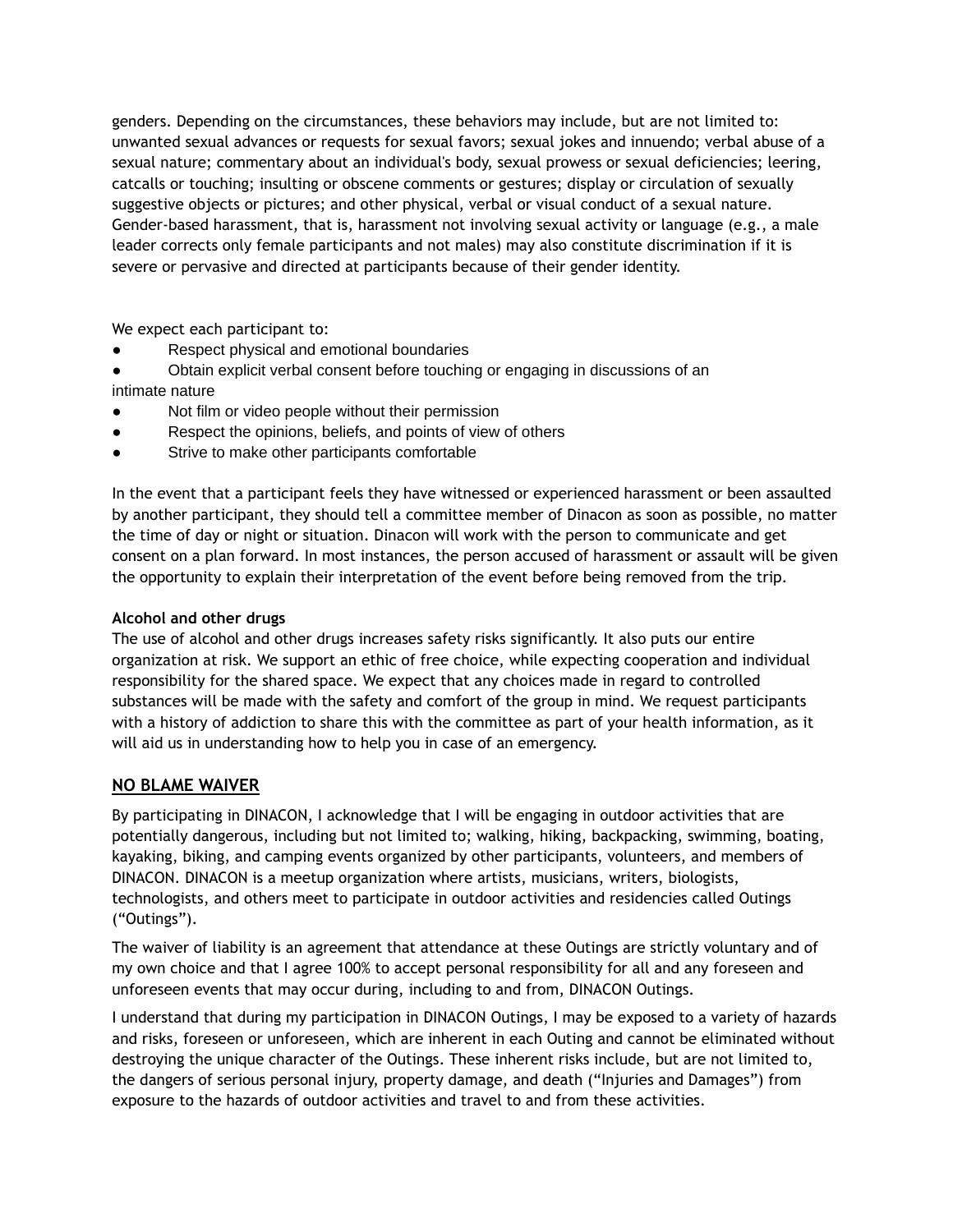DINACON has not tried to contradict or minimize my understanding of these risks. I know that Injuries and Damages can occur by natural causes or activities of other persons, animals, trip members, trip organizers and assistant organizers or third parties, either as a result of negligence or because of other reasons.

DINACON, its organizers, assistants, volunteers, and Outing participants take no responsibility for me and will not be held responsible for any injuries or accidents that may occur during Outings. Outdoor recreation is inherently dangerous and accidents will happen and that risks of such Injuries and Damages are a part of adventure Outings. I appreciate that I may have to exercise extra care for my own person and for others around me in the face of such hazards. In consideration for my acceptance as a participant on Outings, I confirm my understanding that:

\* DINACON does not guarantee or confirm the qualifications of any of the organizer, or assistant organizers, or members to lead or manage or set-up Outings or trips nor are they necessarily trained to respond during an emergency by providing first aid, CPR, or any rescue action. I further understand that on these Outings there may not be search, rescue, medical facilities or expertise necessary to deal with the Injuries and Damages to which I may be exposed.

\* The Outings officially begins and ends at the location(s) designated by DINACON. The Outing does not include carpooling, transportation, or transit to and from the Outings, and I am personally responsible for all risks associated with this travel. This does not apply to transportation provided by DINACON during the Outings.

\* If I decide to leave early and not to complete the Outing as planned, I assume all risks inherent in my decision to leave and waive all liability against the DINACON arising from that decision. Likewise, if the leader has concluded the Outing, and I decide to go forward without the leader, I assume all risks inherent in my decision to go forward and waive all liability against DINACON arising from that decision.

\* Backpacking/hiking/camping/swimming/boating are physical activities involving a large amount of walking and physical exertion. Participants must be in good general health, free from cardiovascular and respiratory disease, and have good exercise tolerance. I will get my physician's approval before commencing such activities.

\* To the fullest extent allowed by law, I agree to WAIVE, DISCHARGE CLAIMS, AND RELEASE FROM LIABILITY DINACON, its officers, directors, organizers, assistant organizers, employees, agents, and leaders from any and all liability on account of, or in any way resulting from Injuries and Damages, even if caused by negligence of DINACON, its officers, directors, organizers, assistant organizers, employees, agents, and leaders, in any way connected with this Outings.

\* I further agree to HOLD HARMLESS DINACON, its officers, directors, organizer, assistant organizers, employees, agents, and leaders from any claims, damages, injuries or losses caused by my own negligence while a participant on the Outings. I understand and intend that this assumption of risk and release is binding upon my heirs, executors, administrators and assigns, and includes any minors accompanying me on the Outings.

\* This Agreement is intended to be as broad and inclusive as is permitted by law. If any provision or any part of any provision of this Agreement is held to be invalid or legally unenforceable for any reason, the remainder of this Agreement shall not be affected thereby and shall remain valid and fully enforceable.